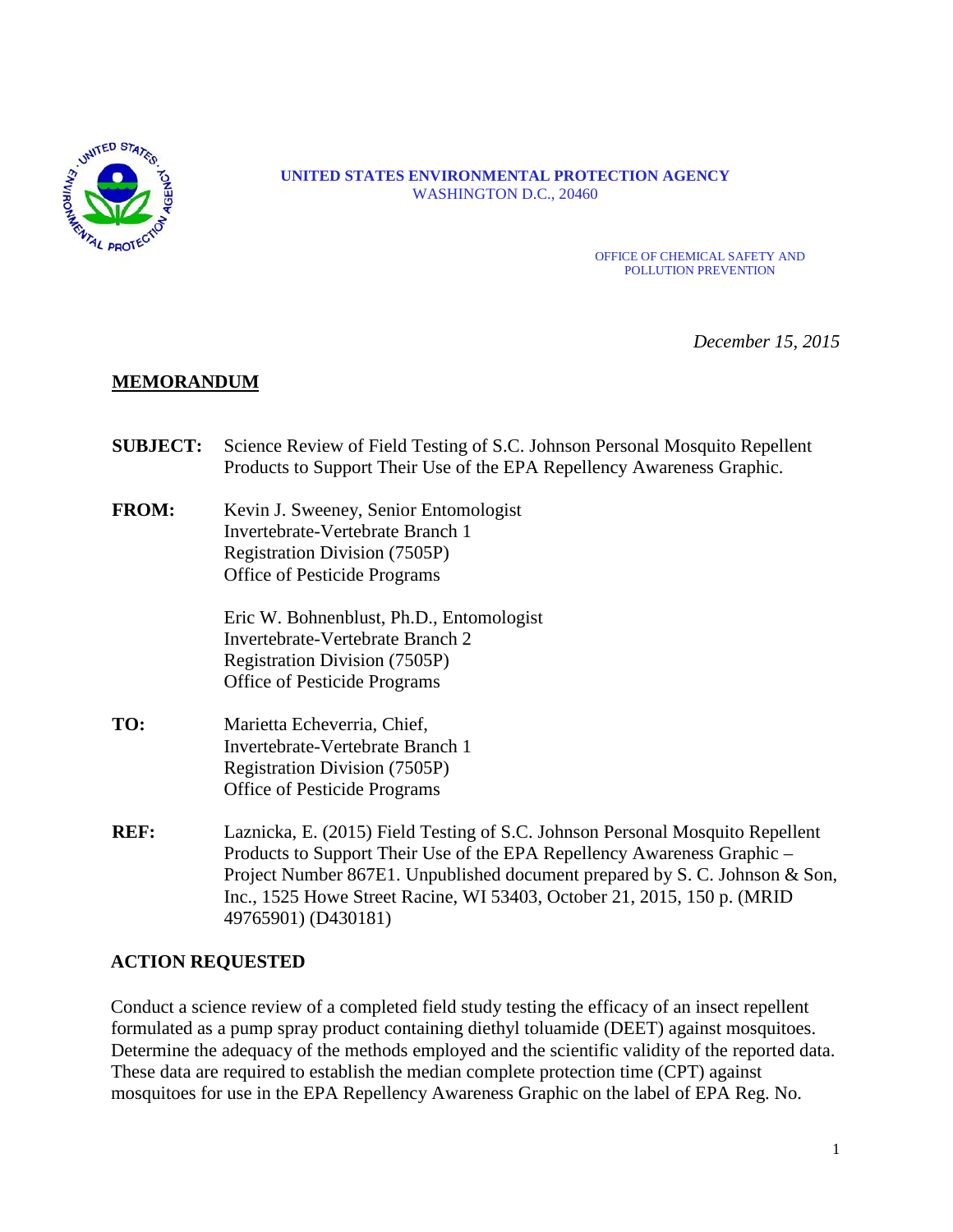4822-395, Mark-5 (Unscented OFF! Skintastic Spray Insect Repellent 7% DEET). The protocol used to conduct this study was previously reviewed and accepted by EPA and the HSRB on April 23, 2015. The protocol used in this study was amended to incorporate EPA and HSRB recommendations.

# **CONCLUSIONS**

The EPA assessed the scientific aspects of the research in relation to the recommendations of the EPA §810.3700 product performance testing guideline and the EPA Human Studies Review Board. The study (MRID 49765901) was conducted in accordance with Good Laboratory Practices as described in 40 CFR §160 (with one minor GLP exception as described in Protocol Deviation #3), and provides scientific data that are acceptable. The Human Studies Review Board will be asked to comment on this study.

# **SCIENCE REVIEW**

**Study objective:** The objective of this study is to establish the complete protection time (CPT) of MARK-5 in the field against populations of wild mosquitoes using human volunteer subjects. This is a guideline study designed to fulfill the requirements in OPPTS Series 810.3700 Product Performance Guideline, Insect Repellents to be applied to Human Skin. This study was conducted in accordance with EPA, FIFRA (Federal Insecticide, Fungicide and Rodenticide Act), Good Laboratory Practice Standards (GLP); 40 CFR, Part 160 (October 1989) (p. 3 of 150).

**Identification of the test system:** In this study, landings of wild mosquitoes on replicate human subjects were used to evaluate the repellency of a pump-spray insect repellent product (7 % DEET) applied to human skin. Mosquitoes were used because they are one of the insect pest groups targeted by the product and one of the insect groups represented on the EPA Repellency Awareness Graphic. The registrant conducted tests in two field locations, one in Florida and one in Wisconsin. The following mosquito genera were collected and identified: *Psorophora*, *Aedes*, *Culex*, *Mansonia*, and *Anopheles* (Tables 3 and 4; p. 11 of 150).

| <b>Species</b>    | Number<br>Collected | % of Total |
|-------------------|---------------------|------------|
| Aedes vexans      |                     | 3%         |
| Aedes trivittatus | 64                  | 97%        |
| Total             | 66                  | 100\%      |

**Table 3.** Wisconsin Site Mosquito Species Collected – July 28,2015

**Table 4**. Florida Site Mosquito Species Collected – September 29, 2015

| <b>Species</b>     | Number<br>Collected | % of Total |
|--------------------|---------------------|------------|
| Anopheles atropos  |                     | 5%         |
| Anopheles crucians |                     | 2%         |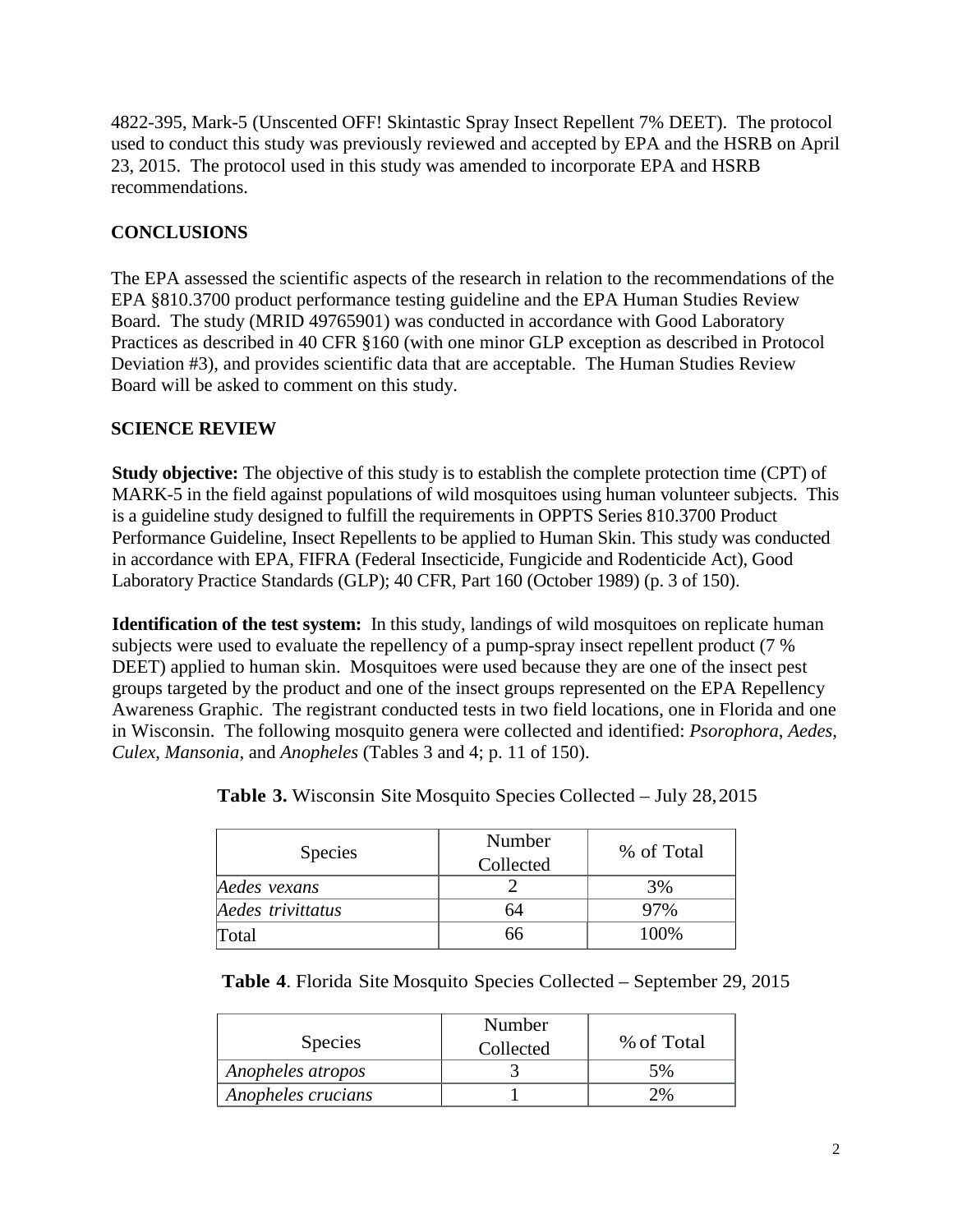| Aedes atlanticus     | 21 | 36%     |
|----------------------|----|---------|
| Aedes infirmatus     | 12 | 20%     |
| Aedes taeniorhynchus |    | 15%     |
| Culex erraticus      |    | 5%      |
| Mansonia dyari       |    | 5%      |
| Psorophora ferox     |    | 12%     |
| Total                | 59 | $.00\%$ |

**Experimental design:** This field study was conducted with human subjects at two geographically and ecologically distinct field sites, one in Kenosha County, Wisconsin on July 28, 2015, and one in Collier County, Florida on September 29, 2015. At each site, the experimental treatment groups consisted of 10 different treated subjects and the untreated control group consisted of two untreated subjects. Subjects at each site were selected from different candidate pools (Table 7). Testing at both sites was conducted in a single day (§13.1, p. 20 of 154).

**Table 7.** Summary of Test Subject Participation in GLP867E1conducted with Mark-5. (This is the revised version of Table 7 appearing on p. 13 of 150 sent to EPA by S. C. Johnson & Son, Inc.)

| GLP 867E1 - Mark-5-<br>EPA Reg. No. 4822-395       | <b>Wisconsin</b>                                    | <b>Florida</b>                                            | <b>Total</b>                                                                                                                                      |
|----------------------------------------------------|-----------------------------------------------------|-----------------------------------------------------------|---------------------------------------------------------------------------------------------------------------------------------------------------|
| Number of Subjects Enrolled                        | 24                                                  | 20                                                        | 44<br>*(Note: SC Johnson<br>corrected the original<br>figure of 45.)                                                                              |
| Number of No-Shows to<br>training and/or testing   | No-shows for training: 1<br>No-shows for testing: 2 | No-shows for<br>training: 7<br>No-shows for<br>testing: 0 | 10<br>** (Note: S.C. Johnson<br>corrected the original<br>figure of 8. It should be<br>10; 8 no-shows for<br>training, 2 no-shows for<br>testing) |
| Number Assigned as Test<br>Subjects                | 12                                                  | 12                                                        | 24                                                                                                                                                |
| Number Assigned as<br>Alternates or Extras         | 4 alternates (2 were used)<br>7 extras              | 1 alternate<br>0 extras                                   | ***(Note: S.C. Johnson<br>corrected original figure<br>of 5; it should be 12)                                                                     |
| Number of Test Subjects<br>Withdrawn Voluntarily   | 0                                                   | 0                                                         | $\Omega$                                                                                                                                          |
| Number of Test Subjects<br>Withdrawn Involuntarily | $\Omega$                                            | 0                                                         | $\Omega$                                                                                                                                          |
| Number of Test Subjects<br>Completed Research      | 12                                                  | 12                                                        | 24                                                                                                                                                |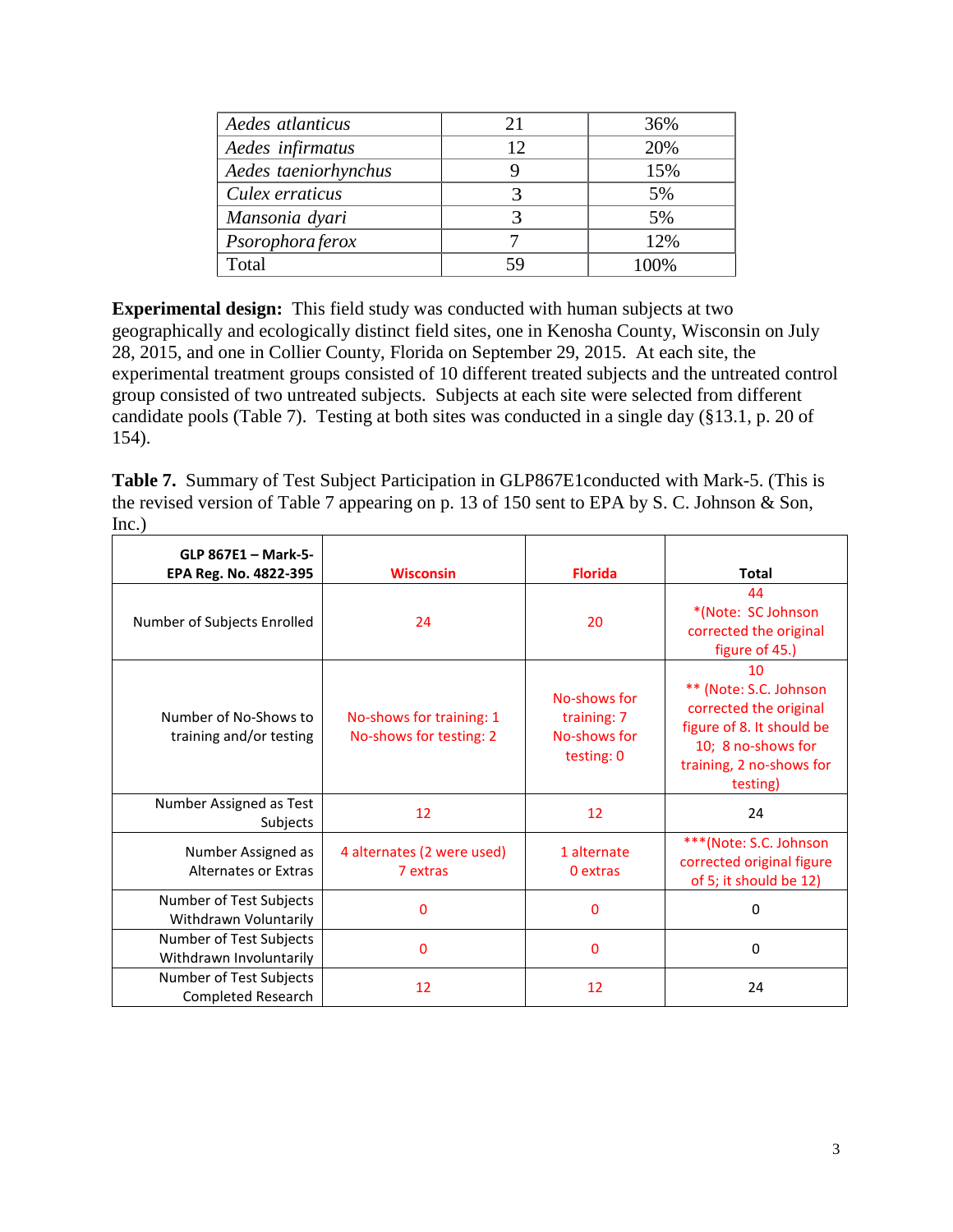|                                                                   | In Wisconsin: 12 test<br>subjects (10 treated test)<br>subjects and 2 controls) and<br>4 alternates were randomly<br>selected as described in the<br>report out of the pool of 23<br>trained participants. | In Florida: Only 13<br>trained<br>participants were<br>available on this<br>test day. 12 test<br>subjects (10<br>treated test<br>subjects and 2<br>controls) and 1<br>alternate were<br>selected as<br>described in the<br>report out of the<br>pool of 13 trained<br>participants. |  |
|-------------------------------------------------------------------|------------------------------------------------------------------------------------------------------------------------------------------------------------------------------------------------------------|-------------------------------------------------------------------------------------------------------------------------------------------------------------------------------------------------------------------------------------------------------------------------------------|--|
| *typographical error                                              |                                                                                                                                                                                                            |                                                                                                                                                                                                                                                                                     |  |
| ** no-shows for testing were not previously included in the total |                                                                                                                                                                                                            |                                                                                                                                                                                                                                                                                     |  |
| ***7 extras were not previously included in the total             |                                                                                                                                                                                                            |                                                                                                                                                                                                                                                                                     |  |

The experiment was partially randomized, the test subjects were randomly selected from a pool of potential subjects that met the inclusion criteria found in §12.3, pp. 14-15 of 150. Using an allocation table, treatments were assigned to the limbs of each subject. If the subject was assigned an odd number, the left limb was treated and if assigned an even number the right arm was treated.

Treated subjects were blinded to the identity of the test substance (§13.3, p. 20 of 150). The two subjects most proficient at aspirating mosquitoes from the pool of subjects were used at each site as untreated controls to determine mosquito landing rate. The untreated control subjects chose which arm to expose to mosquitoes so the dominant hand could be used to aspirate mosquitoes.

**Test preparation.** At the testing sites, study staff prepared subjects for testing in a tent enclosure to protect them from mosquitoes during preparation. Subjects washed their limbs before dressing in bug suit pants and jackets, and gloves to protect untreated body parts from mosquito bites. To treat the forearm, the selected forearm of the bug suit was rolled up and the arm treated as discussed in the Test Substance Application Rate and Treatment section below (§13.4 -13.5, pp. 20-21 of 150).

**Measuring repellency**. The unit of measure for assessing repellent effects in this experiment was mosquito landings, similar to previous skin applied repellent evaluations where the "Landings" measure is used and repellency is measured as CPT. To determine CPT for each subject, subjects were grouped into pairs. Pairs were separated from each other by at least twenty feet. Starting 30 minutes after application of the repellent product, subjects observed their limbs for five minutes for landing mosquitoes. Mosquitoes that landed were aspirated by each subject or their partner, and if necessary, headlamps were used at night so subjects could see to aspirate mosquitoes. For this study, headlamps were not required because the study was terminated during daylight hours. After the five-minute exposure period, subjects reported the number of mosquito landings on them to study staff who recorded the number for each subject.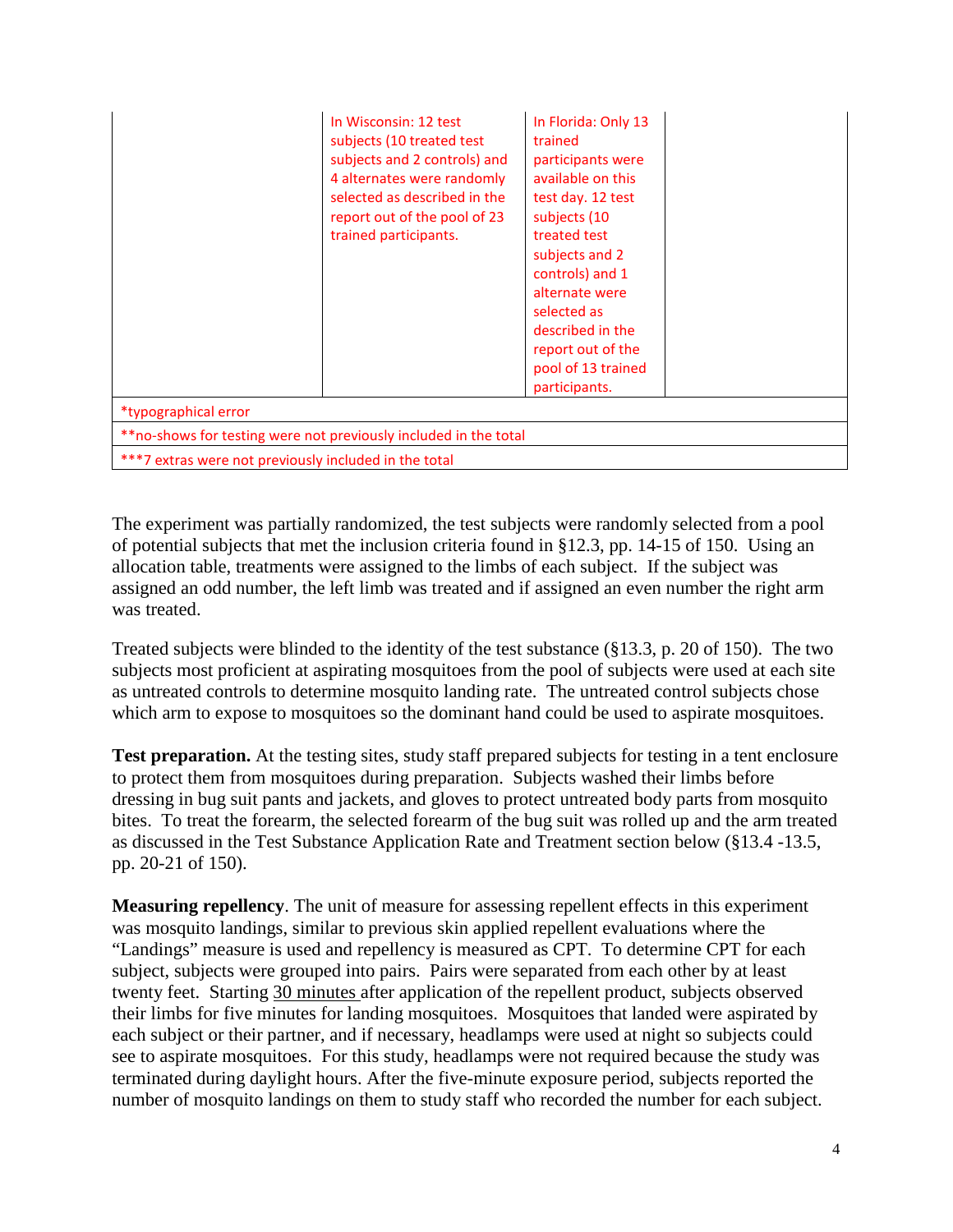Aspirated mosquitoes were labeled and kept to be identified. The five-minute exposures were conducted every thirty minutes until repellent failure occurred.

Two untreated control subjects were paired together and used to confirm that mosquito populations were adequate to test the repellency of the product. Untreated control subjects were exposed to mosquitoes for a five-minute period every thirty minutes as described above for treated subjects. However, to reduce the exposure of untreated control subjects to mosquitoes, untreated subjects covered their exposed limb after five landings in the five-minute exposure period. Five landings on each untreated subject during the five-minute exposure period were considered the minimum necessary to ensure the mosquito population was large enough to determine repellency of the tested product. The time to reach five landings on the untreated control subjects was recorded for each five-minute exposure period [§13.7, p. 22-23 of 150] except as described in Protocol Deviation 4 (Appendix B, p. 114 of 150) when the study director did not record the time for the control subjects to reach five lands on the first exposure period. Subsequent exposure periods reached 5 landings in less than 5 minutes and this deviation was unlikely to negatively impact the study.

Subject specific Complete Protection Time (CPT) was calculated as time from application of the test substance to a subject and the First Confirmed Landing on that subject. A landing occurred when a mosquito alighted on the treated skin of a subject. A First Confirmed Landing is that which is followed by another landing within a 5 minute exposure period or, when one land occurs in such an exposure period and another landing occurs in the next exposure period (30 minutes later) (§3.1, p. 8 of 150). Subjects with repellent failures were removed from the field test when a First Confirmed Landing occurred. The test was terminated as determined by the study director.

The duration of repellency time to appear on the Repellency Awareness Graphic on the product label will be based on the EPA Repellency Awareness Guidance for Skin-Applied Insect Repellent Products, which states, "The mosquito claim should be calculated using the most conservative (i.e., lowest) CPT from all available studies (In this study - Florida compared to Wisconsin)." And "The number of hours of protection appearing on the repellency awareness graphic should be expressed as a whole number. If the most conservative calculated CPT is not a whole number, EPA recommends rounding down to the nearest whole number."(§4.1, p. 8 of 150).

**Test substance application rate and treatment:** The target application rate was 0.5 g per 600  $\text{cm}^2 \pm 10$ %. Formula 1 (below) was used to calculate the amount of the test substance to apply to each subject. Prior to applying the test substance, each subject washed the limb to be treated with water and unscented soap, dried the limb, and then wiped the limb in a 70% solution of isopropanol and allowed the limb to dry. After drying, the area to be treated was marked with a felt-tipped pen. Adhesive surgical tape and adhesive bandage were wrapped around the area to be treated so the area to be treated was the only exposed skin. The test substance was placed on the balance and the balance tared. The target amount (by weight) of repellent was removed from the sample container with a pipette. Once the balance indicated that approximately the target amount was withdrawn from the test substance container, the test substance was transferred from the pipette as droplets and distributed around the forearm treatment area (§14.6, p. 23 of 150).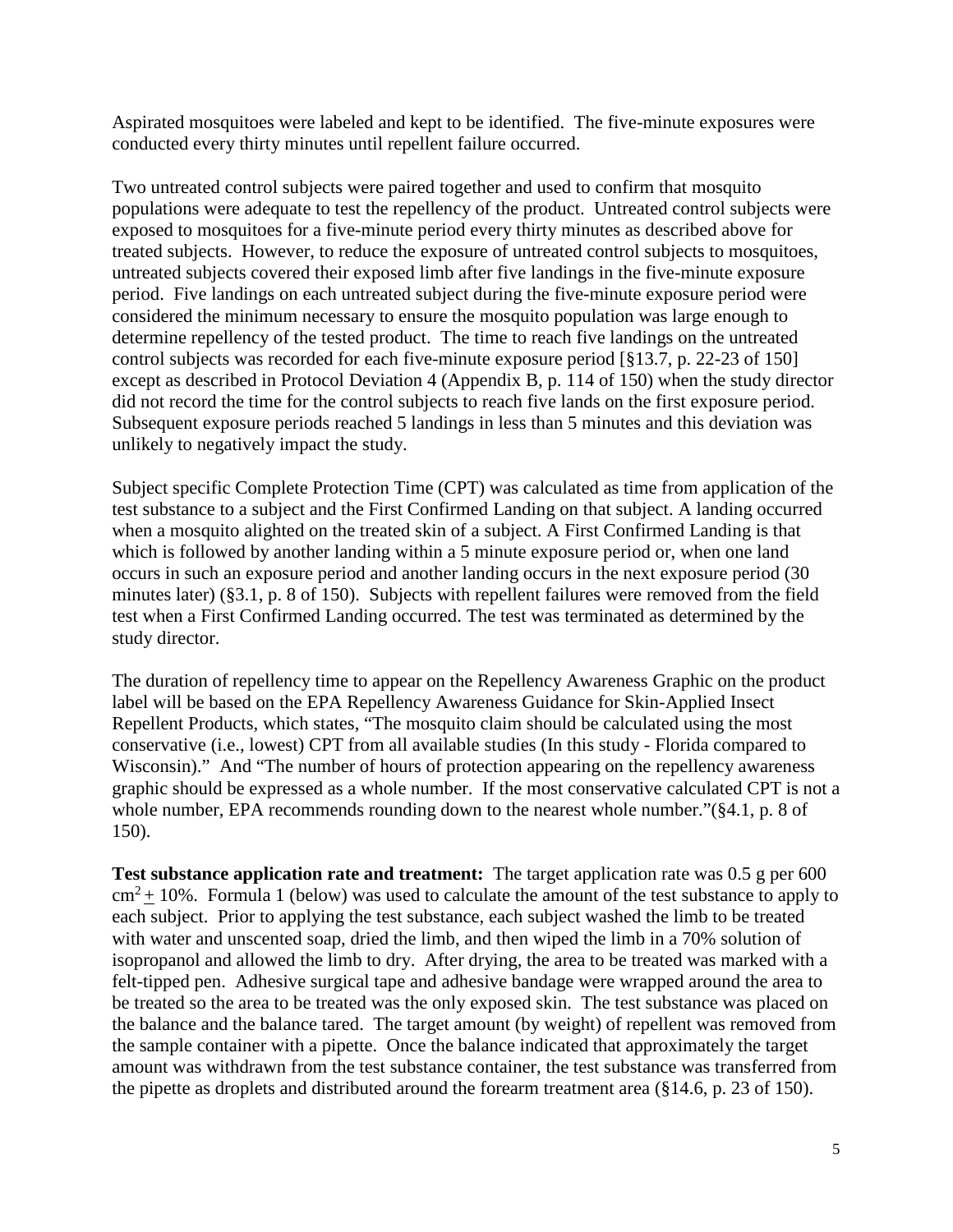The target amount and the amount applied to each subject is found in Table 8 (p. 24 of 150). The mean amount applied was the target amount (100% of target) with a range of 100-109% of the target amount.

**Formula 1.** Weight of test substance to apply  $(g) = [Area of limb cm<sup>2</sup>/600 cm<sup>2</sup>] * 0.5 g$ 

|             | <b>Test</b>    |             |                  | <b>Target</b>       | <b>Actual</b> |               |
|-------------|----------------|-------------|------------------|---------------------|---------------|---------------|
|             | <b>Subject</b> |             | Limb             | Amount <sup>1</sup> | <b>Amount</b> | $%$ of        |
| <b>Site</b> | No.            | <b>Date</b> | <b>Treated</b>   | (g)                 | (g)           | <b>Target</b> |
| Wisconsin   | 1              | 7/28/15     | Left Arm         | 0.36                | 0.36          | 100           |
| Wisconsin   | $\overline{2}$ | 7/28/15     | <b>Right Arm</b> | 0.39                | 0.4           | 103           |
| Wisconsin   | 3              | 7/28/15     | Left Arm         | 0.46                | 0.46          | 100           |
| Wisconsin   | 5              | 7/28/15     | Left Arm         | 0.37                | 0.38          | 103           |
| Wisconsin   | 9              | 7/28/15     | Left Arm         | 0.39                | 0.39          | 100           |
| Wisconsin   | 13             | 7/28/15     | Left Arm         | 0.58                | 0.58          | 100           |
| Wisconsin   | 14             | 7/28/15     | <b>Right Arm</b> | 0.5                 | 0.5           | 100           |
| Wisconsin   | 15             | 7/28/15     | Left Arm         | 0.5                 | 0.5           | 100           |
| Wisconsin   | 16             | 7/28/15     | <b>Right Arm</b> | 0.45                | 0.46          | 102           |
| Wisconsin   | 17             | 7/28/15     | Left Arm         | 0.48                | 0.49          | 102           |
| Florida     | 289            | 9/29/15     | Left Arm         | 0.67                | 0.67          | 100           |
| Florida     | 292            | 9/29/15     | <b>Right Arm</b> | 0.65                | 0.66          | 106           |
| Florida     | 293            | 9/29/15     | Left Arm         | 0.58                | 0.59          | 102           |
| Florida     | 295            | 9/29/15     | Left Arm         | 0.56                | 0.57          | 102           |
| Florida     | 296            | 9/29/15     | <b>Right Arm</b> | 0.6                 | 0.61          | 102           |
| Florida     | 301            | 9/29/15     | Left Arm         | 0.5                 | 0.5           | 100           |
| Florida     | 303            | 9/29/15     | Left Arm         | 0.46                | 0.46          | 100           |
| Florida     | 304            | 9/29/15     | <b>Right Arm</b> | 0.43                | 0.44          | 102           |
| Florida     | 307            | 9/29/15     | Left Arm         | 0.33                | 0.36          | 109           |
| Florida     | 310            | 9/29/15     | <b>Right Arm</b> | 0.44                | 0.45          | 102           |

**Table 8.** Amount of Test Substance Applied.

<sup>1</sup>Target amount was based upon forearm surface area calculation (Formula 1).

**Protocol amendments and deviations:** The approved protocol was dated June 26, 2015. There was one amendment to the protocol for the purpose of changing study directors (Appendix A, pp. 109-110 of 150). Four protocol deviations occurred during the study (Appendix B, p. 110 -114 of 150). The deviations did not have a negative impact on the outcome of the study.

## **Results and analyses:**

**Test systems:** Test subjects collected mosquitoes representing six genera (*Aedes, Anopheles, Culex, Mansonia, and Psorophora*) in this study across both field sites. One genus with two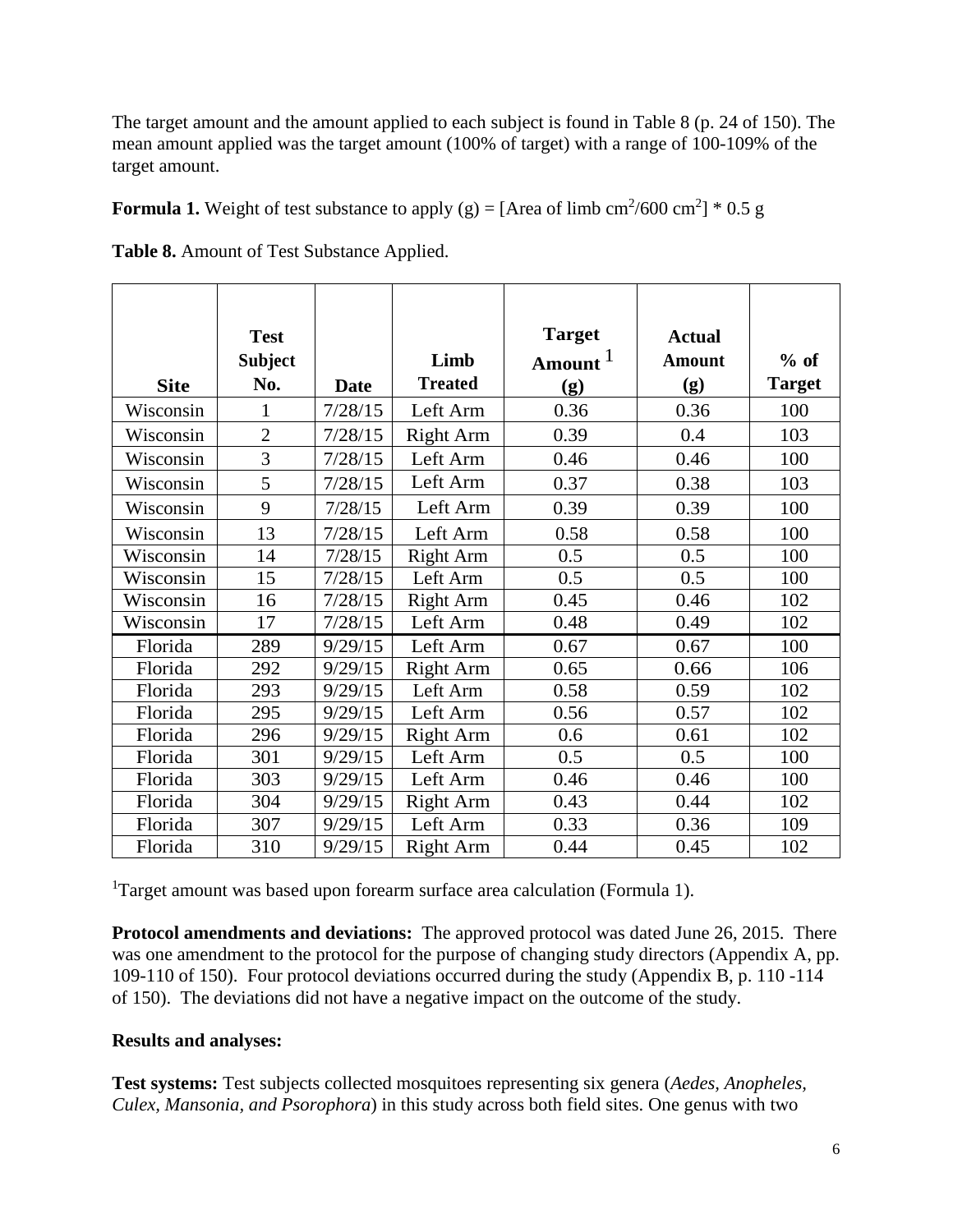species was present on the day of testing in Wisconsin while five genera including eight species were collected in Florida for a total of five genera and 10 species across the two sites. *Aedes* spp. mosquitoes, a mosquito genus containing numerous important vectors of human diseases, represented 100% of the mosquitoes collected in Wisconsin. Major disease vectors did not predominate the collections in Florida (Tables 3 and 4; §10.1, p. 11 of 150).

**Landing frequency and duration of repellency:** At both the Florida and Wisconsin sites at least 5 mosquitoes landed on the untreated control in all of the five-minute exposure periods but the study director did not record untreated control landings in exposure period 1 in Wisconsin on July 28, 2015 as described in Protocol Deviation #4. At the Wisconsin site, the time to count five mosquito landings on control subjects ranged from 46 to 195 seconds. At the Florida site, the time to count five mosquito landings on control subjects ranged from 30 seconds to just under 5 minutes (Table 11, p. 26 of 150). The repellent failed on all subjects in Wisconsin. In Florida, eight subjects reported failures but Subjects ID #295 and ID #310 did not have a first confirmed landing through 3.0 hours post-treatment in Florida when the study director terminated the study due to weather (Appendix F2, p.138 and 149 of 154) ( [§18.5, pp. 26 of 150; Tables 12 and 13, p. 27 of 150].

**Median Complete Protection Time**s. Median complete protection times with 95% confidence limits [Lower Confidence Limit (LCL) and Upper Confidence Limit (UCL)] were calculated by Kaplan Meier analysis using PROC LIFETEST in SAS, which employs a generalization of the Brookmeyer and Crowley (1982) method under a log-log transformation. The median duration of repellency (CPT) for the test substance (Mark-5) was 2.0 hours in Wisconsin and 2.5 hours in Florida (Tables 1 and 2, pp. 8-9 of 150).

**Table 1.** MARK-5 (7% DEET aerosol) Repellency Duration Results Summary, Hours, Sample size  $= 10$  per site (p. 8 of 150).

| Measure | Wisconsin<br>Site | Florida<br>Site |
|---------|-------------------|-----------------|
| Median  | 2.0               | 2.5             |
| 95% LCL | 1.5               | 1.0             |
| 95% UCL | 2.0               | 3.5             |
| Range   | 1.5 to 2.5        | $1.0 - 3.5$     |

**Table 2.** MARK-5 (7% DEET aerosol) Repellency Duration Results, Hours (p. 9 of 154)

| Wisconsin<br><b>Site</b> |            | Florida<br><b>Site</b> |            |
|--------------------------|------------|------------------------|------------|
| Subject                  | Repellency | Subject                | Repellency |
| No.                      | Duration   | No.                    | Duration   |
|                          | 2.0        | 289                    | 2.5        |
| 2                        | 2.0        | 292                    | 1.5        |
| 3                        | 2.0        | 293                    | 2.5        |
|                          | 2.5        | 295                    | 3.5        |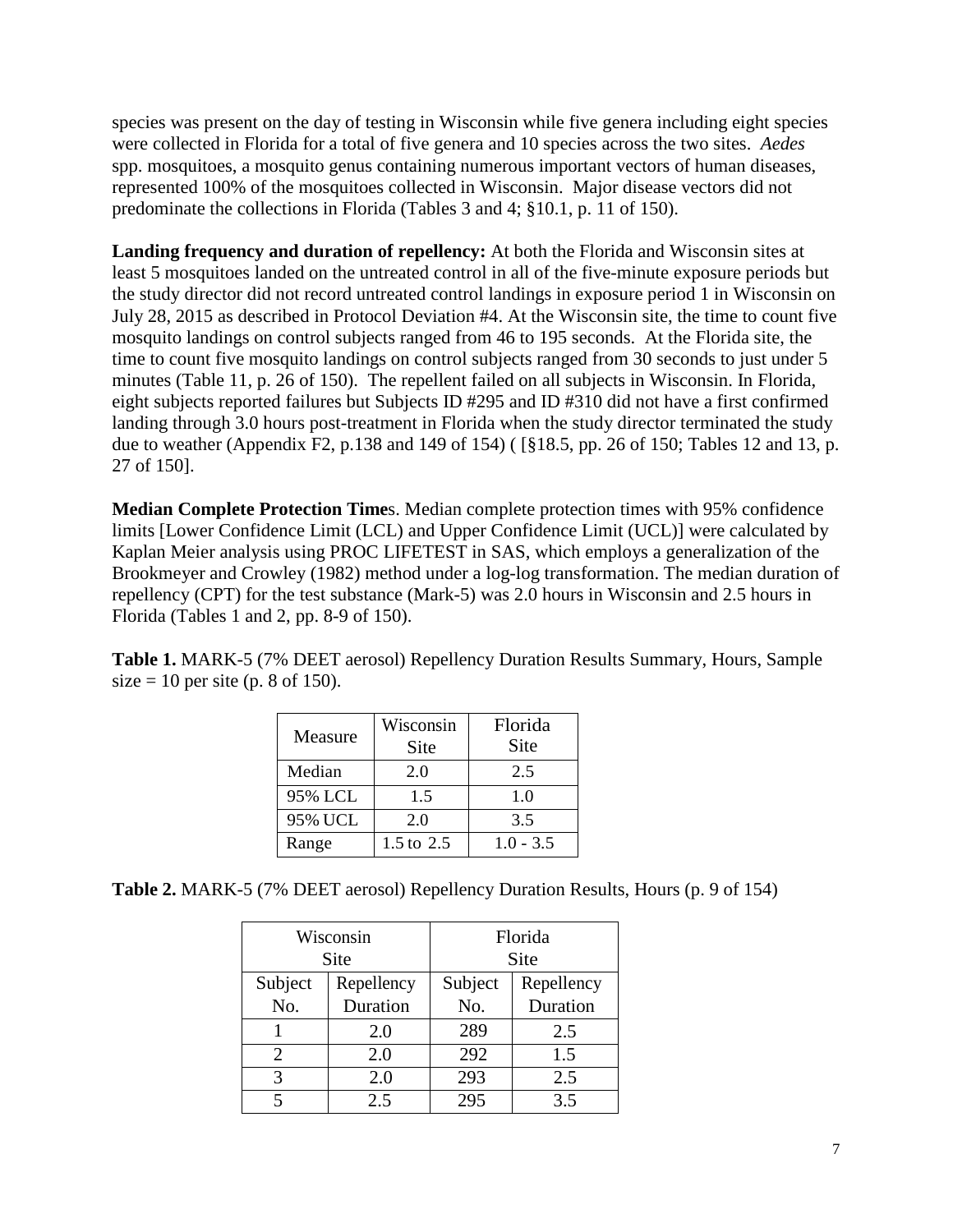|    | 1.5 | 296 | 3.5 |
|----|-----|-----|-----|
| 13 | 2.0 | 301 | 2.5 |
| 14 | 1.5 | 303 | 1.0 |
| 15 | 2.0 | 304 | 2.0 |
| 16 | 2.0 | 307 | 3.5 |
| 17 | 2.5 | 310 | 3.5 |

### **Conclusions:**

The methods used in this study were adequate to produce scientifically reliable results. The methods were based on the protocol reviewed and accepted by the EPA and HSRB on April 23, 2015 as amended to address EPA and HSRB recommendations before testing began. The data in the study are acceptable to support a median CPT of 2.0 hours against mosquitoes for the EPA Repellency Awareness Graphic on the label of EPA Reg. No. 4822-395, Mark-5 (Unscented OFF! Skintastic Spray Insect Repellent 7% DEET).

## **HSRB Comments and Science Recommendations from the April 2015 Meeting Report Dated June 23, 2015:**

#### **Product application rate:**

The Board understands that the data from this protocol will be used to calculate median CPT values across all subjects from each of two sites rounded down to the nearest integer and the lowest value will be used for the product graphic. (p. 11 of 39, Sweeney and Sherman). Given the stated use of the data, the Board agrees with the use of a standardized dose of 1 gram product per 600 cm<sup>2</sup> treated skin. However, we strongly suggest changing the language from standardized *dose* to standardized *application* rate and reserve "dose" to describe how much active ingredient is applied.

The protocol specifies that the actual amount of product applied will be recorded. The percent active ingredient in each product is also available so the Agency can in fact assess the relationship between dose (active ingredient) and efficacy (or CPT) as a quality assurance check of the data. An assessment of the relationship between CPT and dose (mass active ingredient per treated area) can provide an indication of the quality of the data or point out data that might be suspect because it does not fall along the expected dose-response trend. The Board recommends that the data analysis include a dose-response comparison for all products where multiple concentrations are available (e.g., DEET content in the different products ranges from 5% to 98.25%) to help assess data quality. In addition, the Agency might consider normalizing the CPT results to better represent the expected application rates derived from earlier dosimetry studies when calculating the final graphic number.

**S.C. Johnson Response:** The word "*dose*" was changed to "*application rate*" throughout. A dose-response comparison was not included in the data analysis because each study only tested a single product.

#### **Product application method:**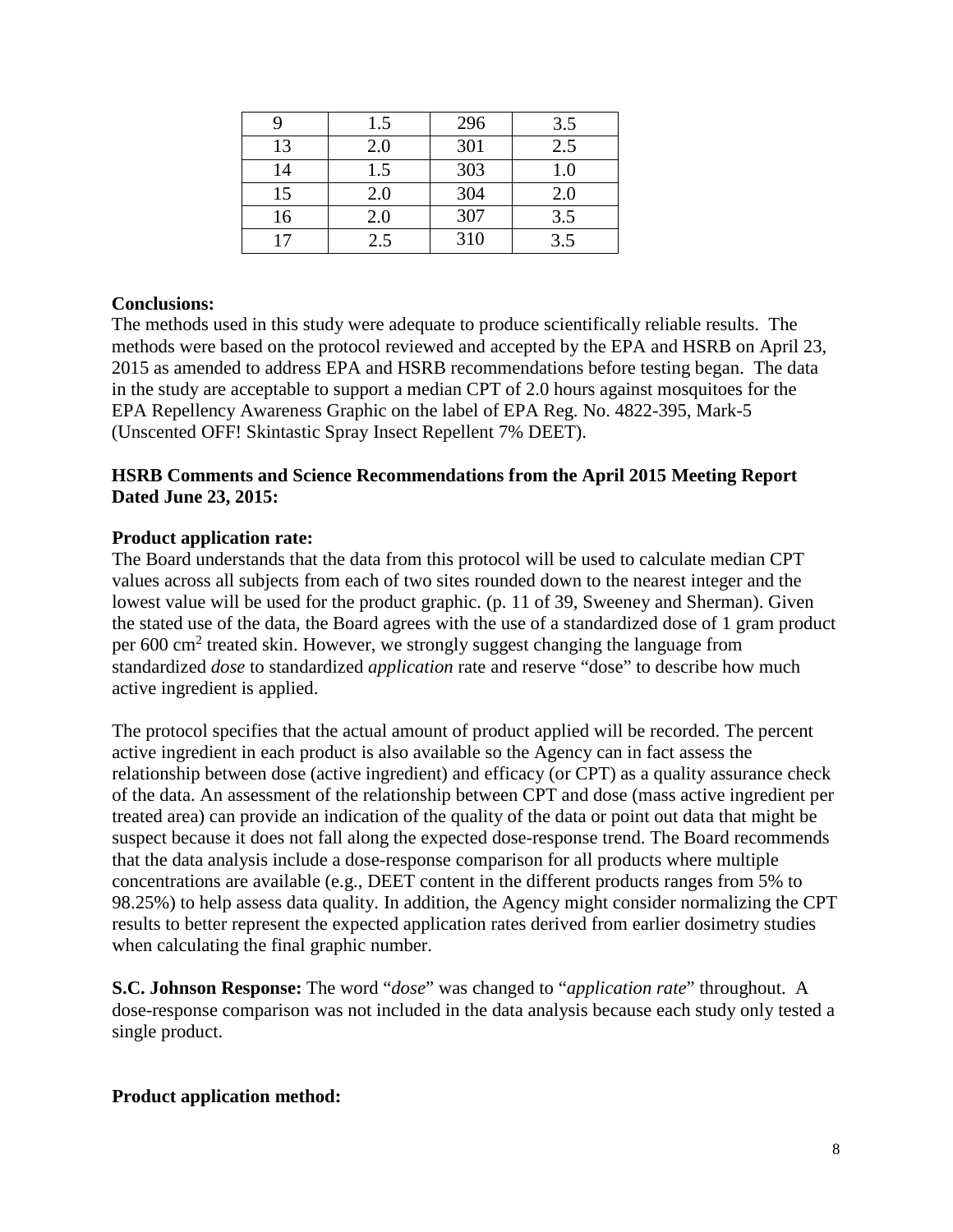The protocol proposes to use a variety of application methods including using pipettes for transferring liquid contents from pump sprays and spatulas for lotions, while aerosol sprays are applied directly. In each case, the product is applied and spread on the subject's skin by a staff member. The Board was concerned that these application methods were not representative of actual application methods but ultimately concluded that the need for consistency outweighs the need for the protocol to be representative of consumer behavior. However, the Board stresses the importance of accurately reporting the application rate (mass of product per area of skin) for each subject.

A particular concern with the aerosol application method was that the iterative procedure leaves open the possibility to repeatedly apply more than the target 1 gram. Some means should be integrated within the protocol to limit or preclude the potential to bias the average dose upward. One (and perhaps not the best) way to preclude such a bias would be to place some upper bound on the highest level above 1 gram that would be allowed to proceed to the field testing phase. Such an upper bound (or similar restriction) could be applied to all application methods, but over-exposures seem most likely to occur with the aerosol application method.

**S.C. Johnson Response:** The test substance (pump-spray formulation) was applied as directed by the revised protocol (study Section 14.6, p. 23 of 150) and results reported in Table 8 (p. 24 of 150). The mean amount applied was equal to the target amount (100%) with a range of 100- 109% of the target amount applied.

#### **Use of sites outside the U.S.:**

The protocol specifies the use of two established and ecologically distinct field sites in the United States for testing, and the Board agrees that this will provide sufficient representation for determining CPT, but the Board shares the concerns expressed by the Agency about using sites located outside of the U.S. The study sponsor has described that in addition to the two established sites in the U.S., there is at least one established site in Australia that could be used. The protocol needs to provide more information on what constitutes an "established site" either in the U.S. or another country (*i.e.*, climate, mosquito species present, other hazards such as other mosquito borne diseases, presence of cell phone service, representativeness of local demographics) and more importantly should describe how the data collected at the alternate sites outside the U.S. will be related to the U.S. consumer demographics and the expected mosquito populations in the U.S.

**S.C. Johnson Response:** The protocol only states that sites will be qualified by confirming mosquito populations are adequate to achieve the minimum landing pressure (5 mosquitoes on an untreated control in five minutes) required to evaluate efficacy. In addition, the protocol was revised to include the requested information (e.g., mosquito species present, climate, etc.) for the proposed site in Australia. However, testing was not conducted outside of the U.S., so this information is not relevant to the submitted study.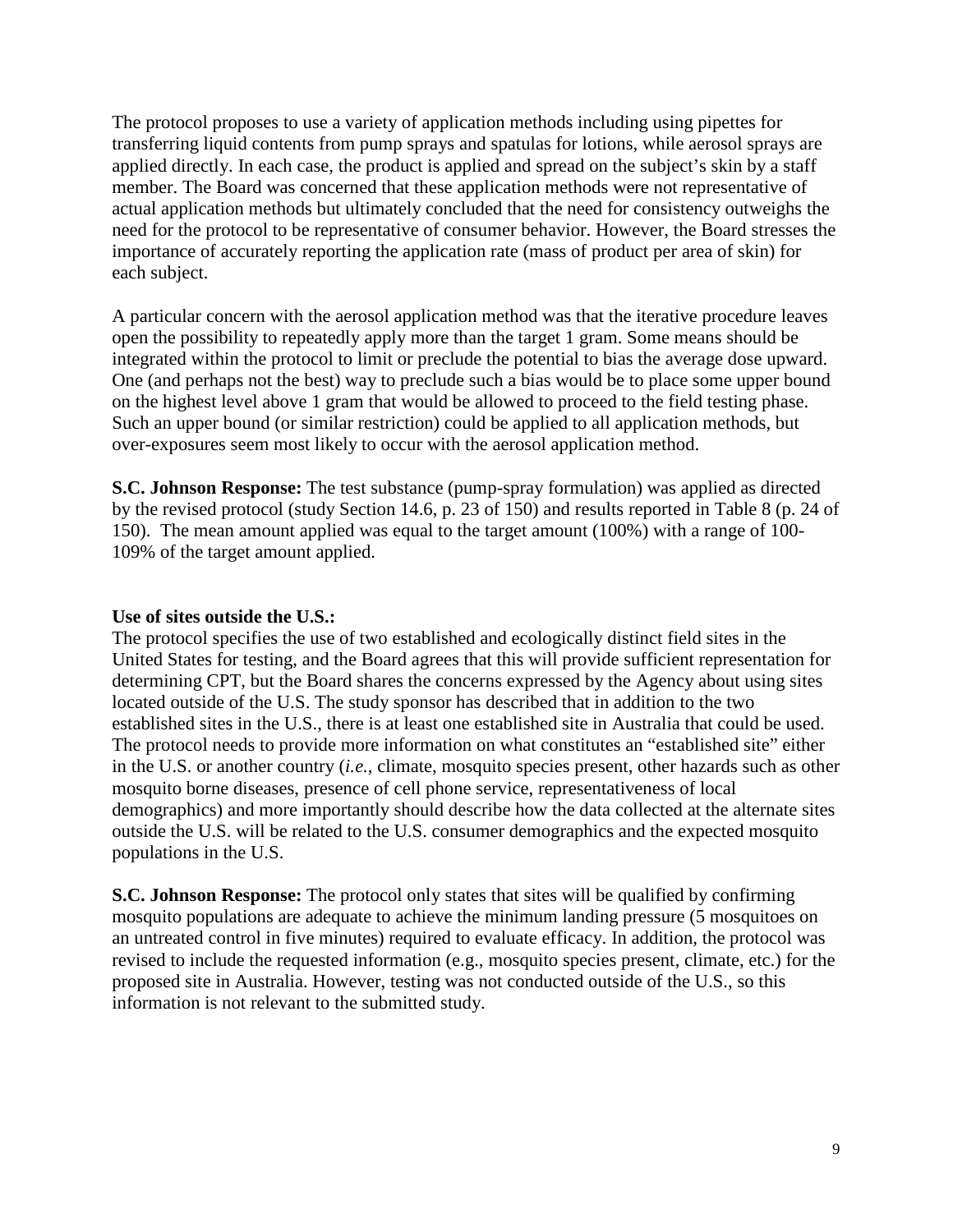#### **Potential for cross contamination:**

There are a number of places in the protocol that provide opportunities for insecticide to be inadvertently either lost or gained from/to the treated area on subjects. Simple precautions can be taken to alleviate this issue, but the protocol should specify steps that will be taken to insure that the treated area on subjects is not impacted by activities that take place before or during the experiment (*i.e.*, rubbing sleeve or pant leg across the treated area).

**S.C. Johnson Response:** Subjects were not transported using a vehicle after the test substance was applied, and subjects were reminded not to touch or contact the treated skin in any manner. Any inadvertent contact with the treated area was reported to the study staff and documented in the raw data.

### **Potential for "carryover":**

No justification was provided for the adequacy of separating multiple participations by any test subject by a minimum of one day (Science Response #6 in S.C. Johnson letter of 17 April 2015). It is important to verify that no carryover effect is present on subjects used on multiple days. The protocol suggests that a day between treatments will be sufficient when the same subject is used a second time, but justification or references are needed to support this. If a subject is treated with 98.25% DEET, is there any residual effect after 24 hours that might affect a low dose treatment (application of 5.6% DEET wipe)?

**S. C. Johnson Response:** Subjects washed before and after each test, and a minimum of two days was required to pass before subjects could participate in another test. There was no indication that test subjects participated in multiple test days.

#### **Landing pressure:**

The protocol includes untreated control subjects with each test to insure that there is sufficient landing pressure to provide valid results. However, the landing pressure is not measured in quantitative terms, only whether it is sufficient or not (five landings in five minutes). Discussions during the meeting seemed to imply that landing pressure will influence the measured CPT. If in fact the landing pressure can influence the resulting median CPT and products tested on different days are subjected to different landing pressures, then it would be important to collect quantitative information on landing pressure that could be used to correct, normalize, or at least interpret the resulting CPT values. The Board recommends that the Agency and S.C. Johnson consider how a quantitative estimate of landing pressure can be determined without increasing the likelihood of bites if landing pressure is excessive (*e.g.*, recording the time of each landing, the time to reach 5 landings, or the total landings in 5 minutes) and how that information can be used to normalize or interpret CPTs measured under different landing pressure conditions.

**S. C. Johnson Response:** Study staff recorded the time to reach five landings if they occurred in less than five minutes and these results were reported in the study (Table 11, p. 26 of 150). Because all studies were performed at the same two sites, landing pressure appeared to be fairly consistent across sites, therefore normalization was not required.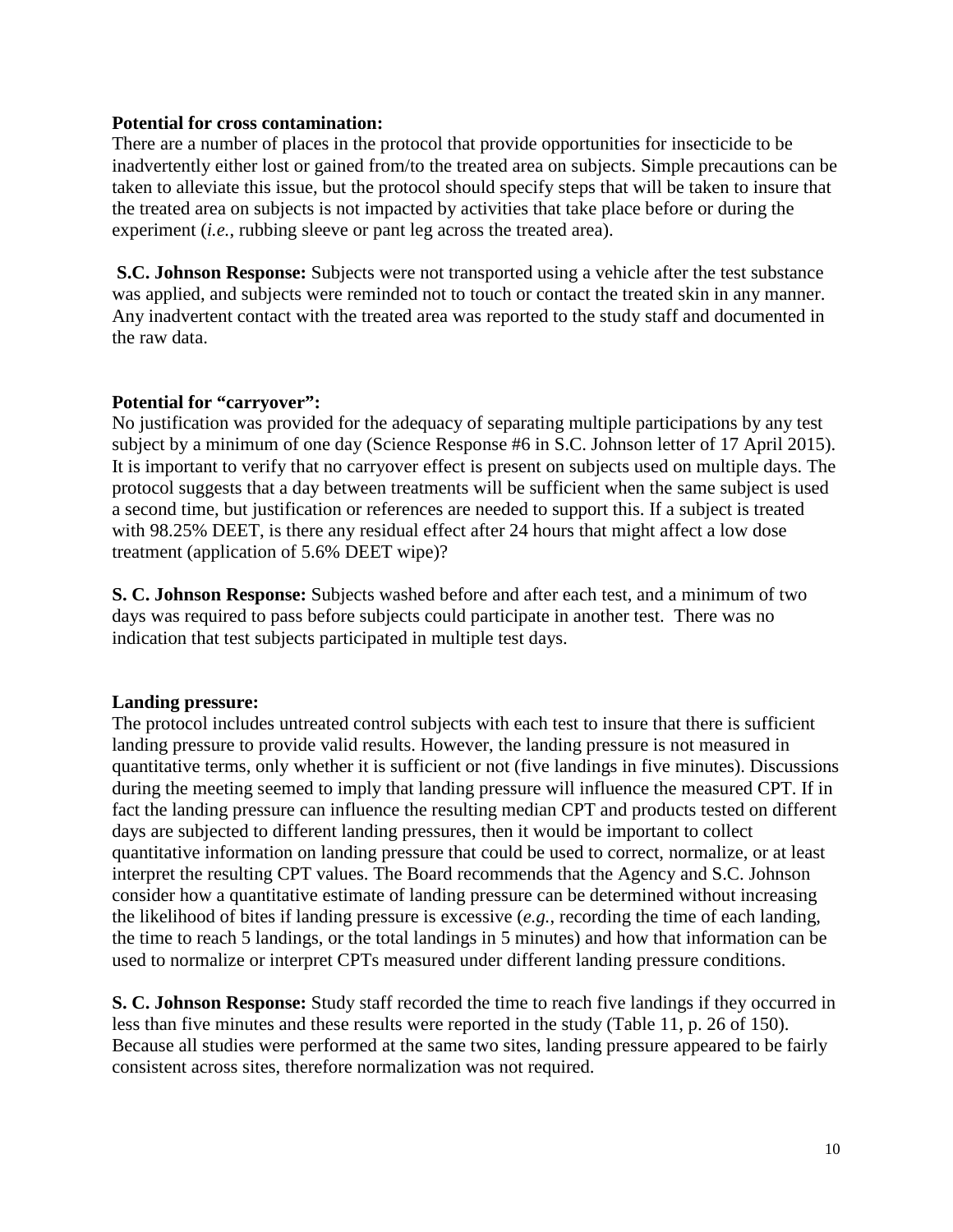### **Delayed start:**

The Board recognizes the advantages of delaying the exposure to mosquitoes for subjects treated with products that are known from previous experience to last for a long time. However, the protocol needs to provide more information about the criteria used to determine how long to wait before starting the test cycles (5 minute exposure at 30 minute intervals). Regardless of how long the subject's exposure is delayed, the protocol should require a minimum number of completed cycles to insure valid results. For example, following a delayed exposure, the subject should complete at least three exposure cycles before getting a confirmed landing.

**S. C. Johnson Response:** This product has less than 16% DEET, therefore, exposure to mosquitoes began at 30 minutes post-treatment.

## **Experimental design:**

The design as presented tests all ten subjects assigned to a product on a single day. The downside of this design is that it does not allow results to be easily generalized to a range of environmental conditions that may affect the attractiveness of a subject (e.g., sweating due to temperature and humidity levels). An alternative would be to test each product on several days; e.g., five subjects on each of two days or three subjects on each of two days and the remaining four subjects on a third day. Each day would form a block for the analysis of that product's data. Such a design would allow testing of multiple products on a given day. If it were of interest to compare product formulations and/or application methods, the combined data could be analyzed as a block design with multiple replications of each product within each block (day).

These alternative designs that utilize blocking (*e.g.*, by individual test subject) could be considered to account for known sources of variation (*e.g.*, individual effects).

**S. C. Johnson Response:** The two different sites in different areas of the country should allow for greater generalization of results to a range of environmental conditions than a single site. Also, the main goal of the study is to determine the CPT for an individual product, not to compare multiple products. That being stated, this study was conducted in one day with 10 subjects at the Wisconsin site and on one day with 10 subjects at the Florida site.

#### **Randomization:**

The randomization mechanism should be described in more detail and rationale should be given for any given choice of randomization within the protocol. For example, it is not clear whether/how cross-substance relations are to be evaluated in the data analysis and why randomization among test substances is needed. An explanation of this would be helpful. In addition, when the conditions support use of arm rather than leg for exposure, then it may be more important to consider handedness when selecting what arm to treat, rather than randomly assigning to left or right hand, so the subject can have their dominant hand to remove landing mosquitoes before they bite.

**S.C. Johnson Response:** One test substance was tested on each day, therefore randomizing the treatment was not necessary. The mechanism for randomizing the arm was not provided in the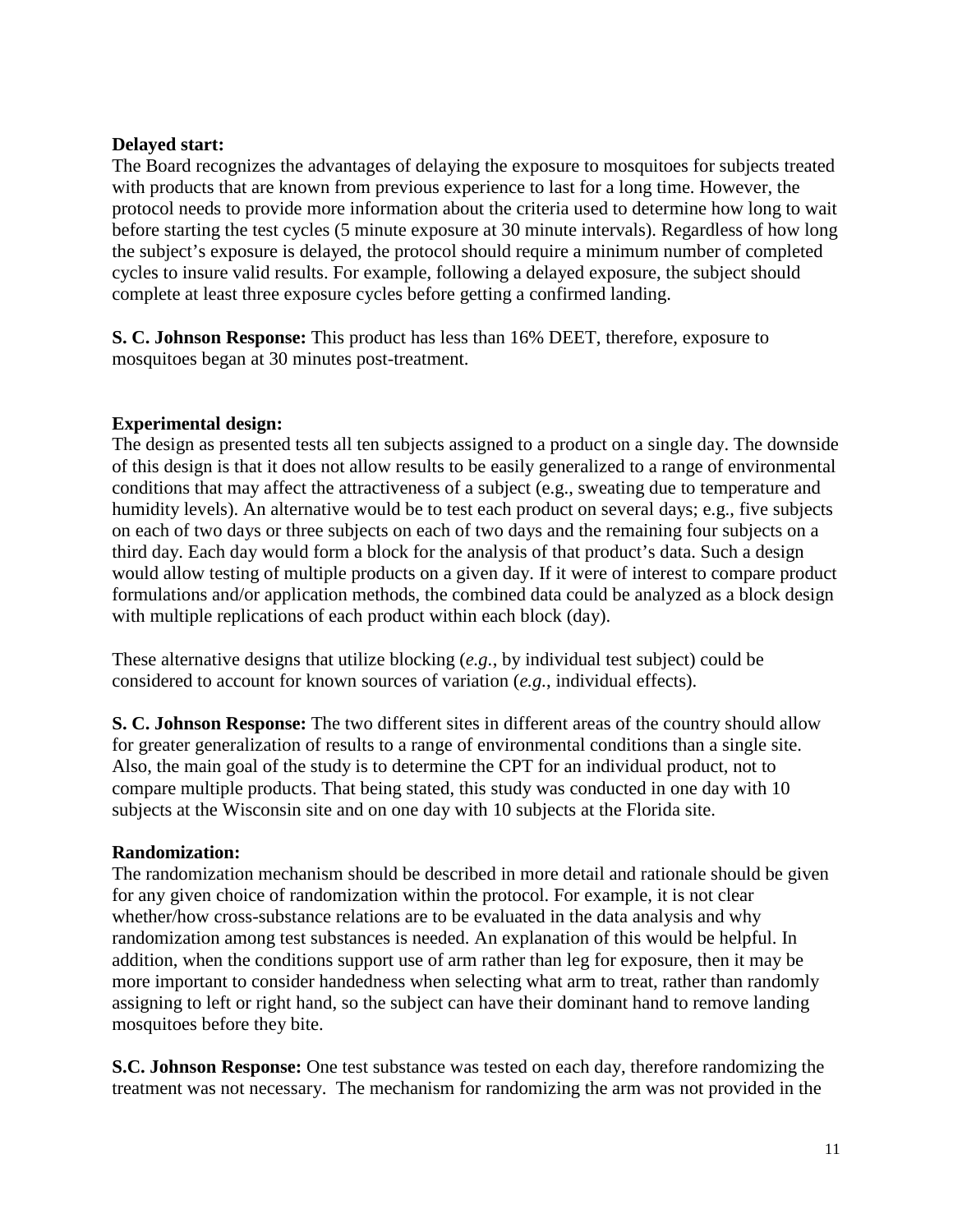study; however, after discussions with S.C. Johnson, they indicated that the mechanism for randomizing the arm to be treated was based on the random selection of test ID numbers. Subjects assigned odd numbers had their left arm treated, and subjects with even numbers had their right arms treated. In addition, the protocol notes that aspirating mosquitoes is not difficult even with a non-dominant hand. The untreated control subjects were allowed to choose which arm to expose.

## **Sample size determination:**

A sample size calculation would be useful here to inform the power of testing and the width of confidence intervals. Power and sample size calculation can be implemented using existing SAS procedures. Information about appropriate sample size calculations is included in the EPA document "Product Performance Test Guidelines OPPTS810.3700: Insect Repellents to be Applied to Human Skin."

**S. C. Johnson Response:** After discussions with S.C. Johnson, they indicated that they did not conduct a sample size calculation or power analysis but the table regarding sample size presented in the protocol for testing repellents against ticks to the Human Studies Review Board at the October meeting would apply to these studies.

### **Sources of variation:**

Multiple sources of variation including, for example, site selection, treatment dosage, application rate, mosquito type/age/condition, and landing pressure can impact the results. For the most part, however, they are not accounted for explicitly within the study, and when the source of variation is not controlled (e.g. as it is using a standard application rate) then the contribution to variance should be acknowledged or discussed. The protocol does not currently specify the conditions that might cause the CPT data from the two sites to differ; however, the researchers should consider collecting information to explain any large and potentially significant differences in the CPT values between otherwise matched studies conducted at two different sites.

**S. C. Johnson Response:** The researchers identified mosquitoes to species, recorded habitat characteristics, climatic conditions, and the time to five landings on the untreated control subjects, information which could explain large and significant differences in CPT. Note the CPTs at both sites were similar.

## **EPA Comments and Science Recommendations from the April 2015 Meeting Review Dated March 31, 2015:**

**EPA Comment:** Change "mosquito biting pressure" to "mosquito landing rate" as subject bites are not counted or recorded in this study.

**S. C. Johnson Response:** The term "mosquito biting pressure" was changed to "mosquito landing rate" throughout the protocol.

**EPA Comment:** Describe how the data will be analyzed if the number of test subjects at the end of the test is less than ten. In other words, what if subjects withdraw? If alternates replace them, how will Johnson account for this change of subjects in the data analysis?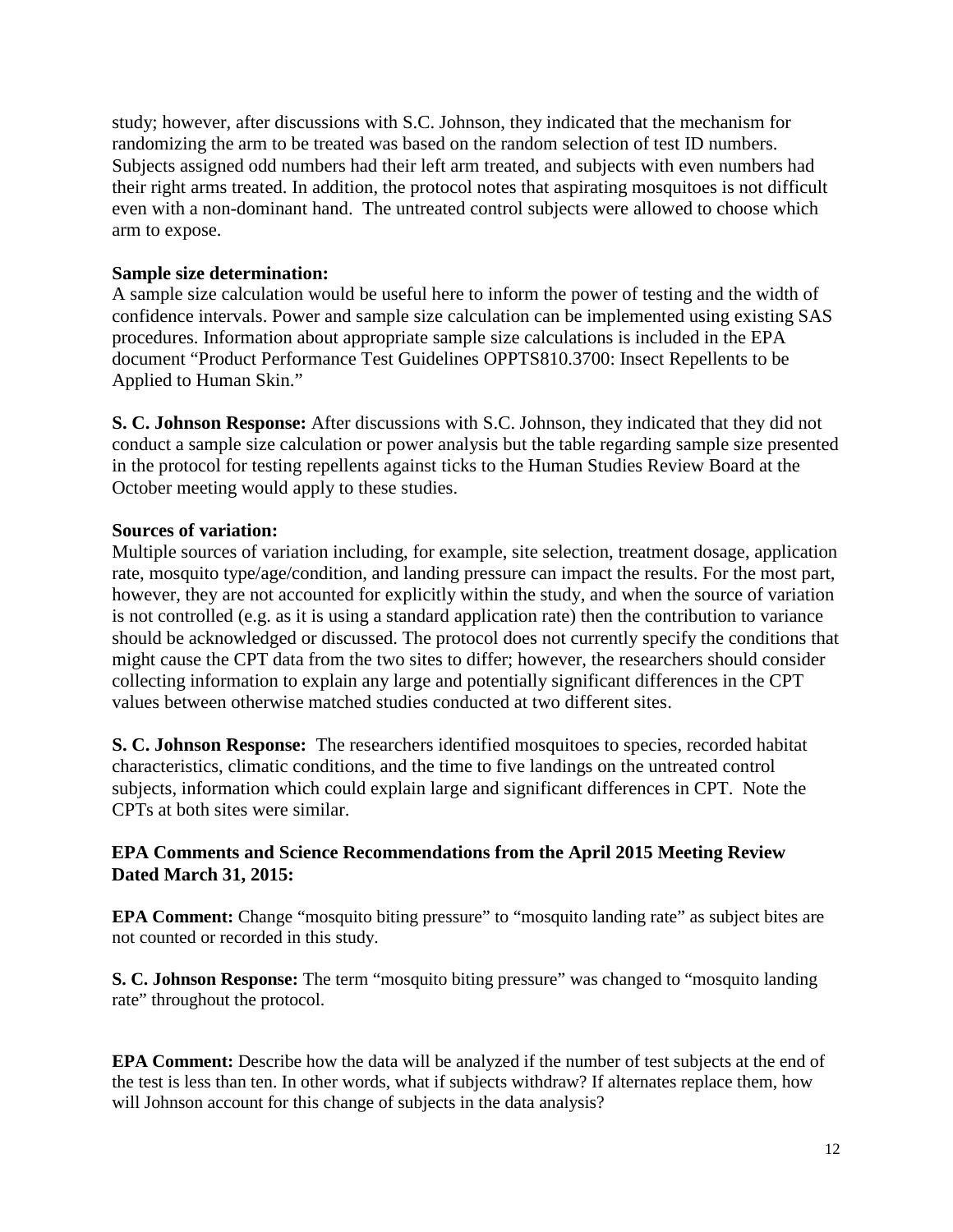**S.C. Johnson Response:** None of the subjects withdrew.

**EPA Comment:** The protocol states that up to 10% of the exposure periods in a test may have less than the minimum landing (biting in the protocol) pressure of five mosquitoes landing in five minutes or less. Will treatment exposures occur during periods of insufficient landing pressure? If treatment data are collected during these periods, how will they be used in CPT calculation? If they are not used, how will the lack of data points be considered in the K-M analysis and calculation of Median CPT?

**S.C. Johnson Response:** Landing pressure at both locations reached the minimum biting pressure for all exposure periods, therefore, this comment does not apply to this study.

**EPA Comment:** State/justify why no positive control substance is to be used.

**S. C. Johnson Response:** A positive control was not used because the Agency did not provide information on how positive control data would be used to normalize the data across sites. Therefore exposing additional subjects to repellent products and mosquitoes was not justified.

**EPA Comment:** Product application is not fully described. After weighing the set dose, how is the product applied to the limb for pump sprays and lotions? For instance, is the required amount left in the container and the pump used to spray it on the limb? For lotions, the amount to be applied is removed with a spatula instead of a larger syringe so transfer to the subject might be easier? For aerosols, Johnson could estimate the delivery of the prescribed amount of product by counting the number seconds needed to deliver the dose to the limb and determine the amount applied per second of spraying to more closely estimate the application amount? How does this compare to the product's label directions? Will study staff be spreading the lotion with a gloved hand?

**S. C. Johnson Response:** The exact method of determining the amount applied to each subject in this study is described in §14.6 (p. 23 of 150).

**EPA Comment:** Appendix III – Land Data Form. Identification of which limb was treated needs to be added to this data sheet.

**S. C. Johnson Response:** A line was added to the data form to identify the treated limb.

**EPA Comment:** Data compilation and processing. Little detail is provided in the protocol on how the data from these sheets will be compiled and processed before entry into Excel, JMP, or SAS, etc.